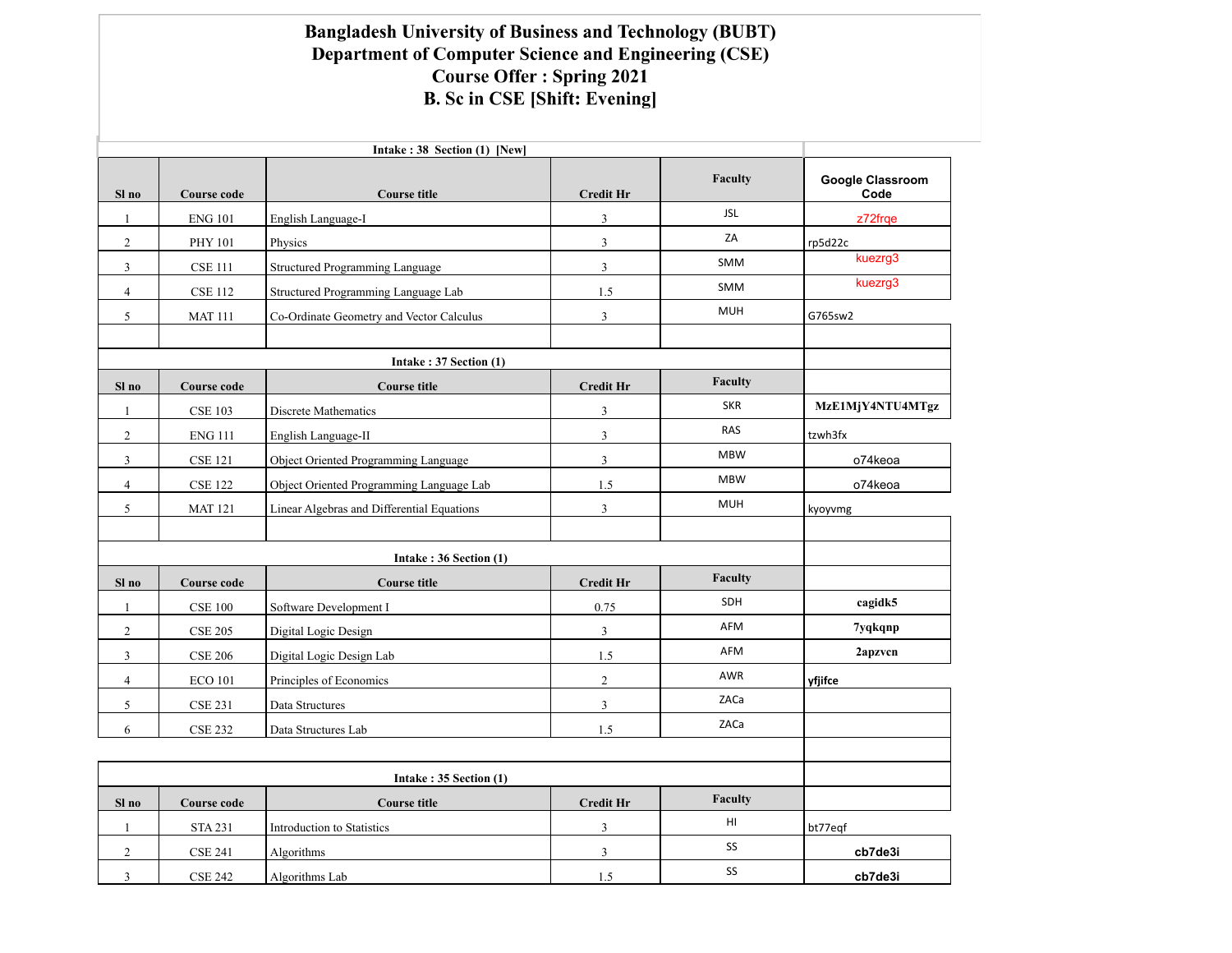| $\overline{4}$ | <b>MAT 231</b>     | Complex Variable and Furier Analysis          | 3                | KA                    | 5kd4hql            |  |
|----------------|--------------------|-----------------------------------------------|------------------|-----------------------|--------------------|--|
| 5              | <b>CSE 213</b>     | Theory of Computing & Automata Theory         | $\mathfrak{Z}$   | MMH                   | s3g4pgi            |  |
|                |                    |                                               |                  |                       |                    |  |
|                |                    |                                               |                  |                       |                    |  |
|                |                    | Intake: 35 Section (2)                        |                  | Faculty               |                    |  |
| Sl no          | <b>Course code</b> | <b>Course title</b>                           | <b>Credit Hr</b> | <b>NTM</b>            |                    |  |
| 1              | <b>STA 231</b>     | Introduction to Statistics                    | $\mathfrak z$    | MAFI                  | 4uv4rxk<br>eqju76v |  |
| $\overline{c}$ | <b>CSE 241</b>     | Algorithms                                    | 3                | MAFI                  | 3ahc3we            |  |
| 3              | <b>CSE 242</b>     | Algorithms Lab                                | 1.5              | КA                    |                    |  |
| 4              | <b>MAT 231</b>     | Complex Variable and Furier Analysis          | $\mathfrak{Z}$   | MMH                   | j43spvi            |  |
| 5              | <b>CSE 213</b>     | Theory of Computing & Automata Theory         | $\mathfrak{Z}$   |                       |                    |  |
|                |                    |                                               |                  |                       |                    |  |
|                |                    | Intake: 34 Section (1)                        |                  |                       |                    |  |
| Sl no          | <b>Course code</b> | <b>Course title</b>                           | <b>Credit Hr</b> | Faculty<br><b>HSR</b> |                    |  |
| 1              | <b>CSE 215</b>     | Computer Architecture                         | $\mathfrak{Z}$   |                       | hhxbu35            |  |
| $\overline{c}$ | <b>CSE 241</b>     | Algorithms                                    | $\mathfrak{Z}$   | MMZ                   | zaqgvsd            |  |
| 3              | <b>CSE 242</b>     | Algorithms Lab                                | 1.5              | MMZ                   | tdymbxb            |  |
| $\overline{4}$ | <b>CSE 223</b>     | Numerical Analysis                            | $\mathfrak{Z}$   | <b>IFT</b>            | avyewad            |  |
| 5              | <b>CSE 224</b>     | Numerical Analysis Lab                        | 0.75             | <b>IFT</b>            | avyewad<br>rj67mqx |  |
| 6              | <b>CSE 313</b>     | Mathematical Analysis for Computer Science    | 3                | AA                    |                    |  |
|                |                    |                                               |                  |                       |                    |  |
|                |                    | Intake: 34 Section (2)                        |                  |                       |                    |  |
| Sl no          | Course code        | <b>Course title</b>                           | <b>Credit Hr</b> | Faculty               |                    |  |
| -1             | <b>CSE 215</b>     | Computer Architecture                         | 3                | <b>HSR</b>            | uzk6el2            |  |
| $\overline{2}$ | <b>CSE 241</b>     | Algorithms                                    | $\mathfrak{Z}$   | AR                    | 6ip4tij            |  |
| 3              | <b>CSE 242</b>     | Algorithms Lab                                | 1.5              | AR                    | 6ip4tij            |  |
| $\overline{4}$ | <b>CSE 223</b>     | Numerical Analysis                            | $\mathfrak{Z}$   | DZMa                  | 7vjwb7v            |  |
| 5              | <b>CSE 224</b>     | Numerical Analysis Lab                        | 0.75             | DZMa                  | 7vjwb7v            |  |
| 6              | <b>CSE 313</b>     | Mathematical Analysis for Computer Science    | $\mathfrak{Z}$   | <b>SVRO</b>           | apiddm4            |  |
|                |                    |                                               |                  |                       |                    |  |
|                |                    |                                               |                  |                       |                    |  |
| Sl no          | <b>Course code</b> | Intake: 32 Section (1)<br><b>Course title</b> | <b>Credit Hr</b> | Faculty               |                    |  |
| $\mathbf{1}$   | <b>CSE 241</b>     | Algorithms                                    | $\sqrt{3}$       | SAS                   | zn3jsmw            |  |
| $\sqrt{2}$     | <b>CSE 242</b>     | Algorithms Lab                                | $1.5\,$          | SAS                   | k2z3x6e            |  |
| $\mathfrak{Z}$ | <b>CSE 309</b>     | <b>Operating Systems</b>                      | $\mathfrak{Z}$   | <b>SCK</b>            | sidzhm6            |  |
| $\overline{4}$ | <b>CSE 310</b>     | Operating Systems Lab                         | $1.5\,$          | SCK                   | sidzhm6            |  |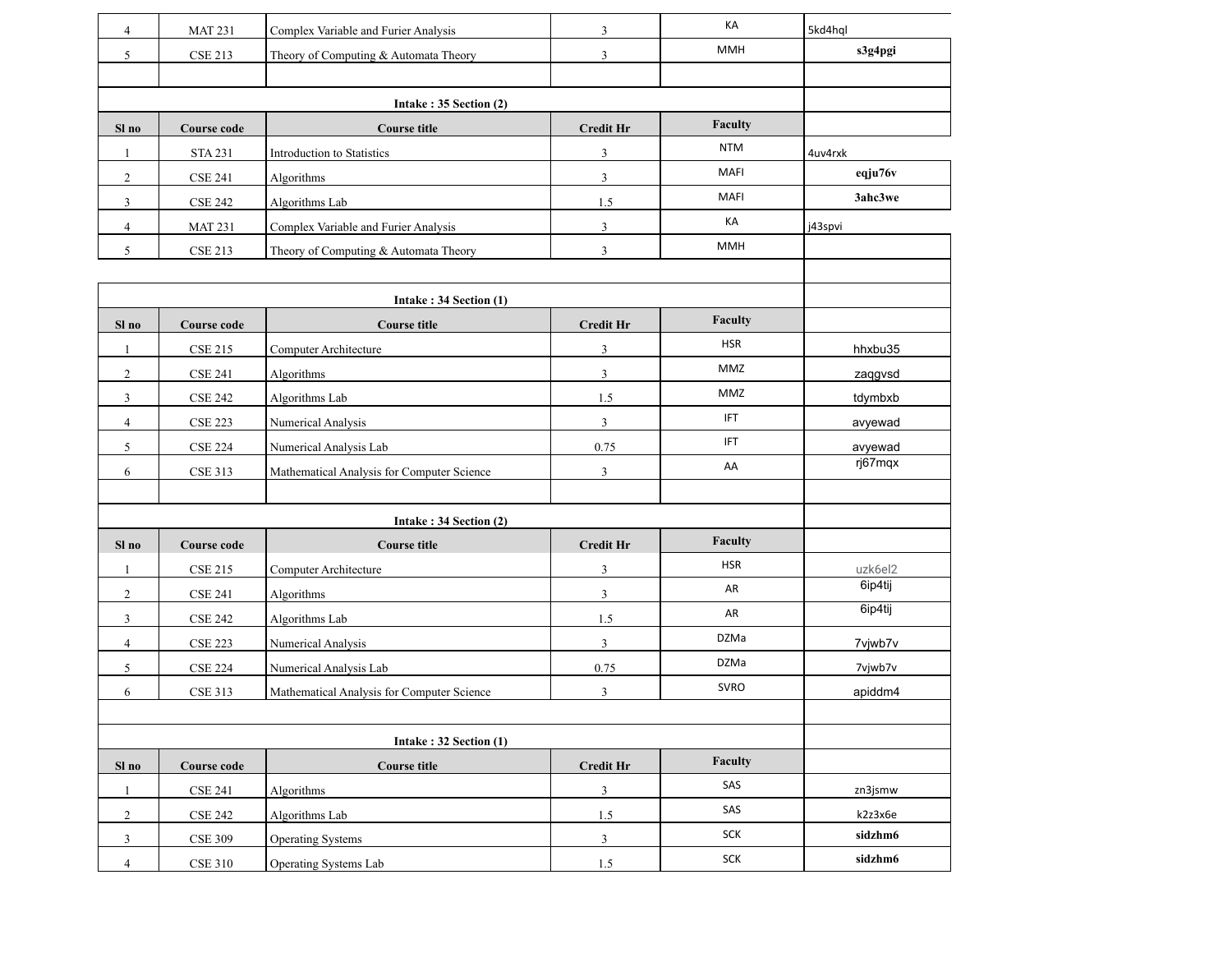| 5                      | <b>CSE 317</b>     | System Analysis and Design             | 3                | <b>MMFR</b> | depbjub |
|------------------------|--------------------|----------------------------------------|------------------|-------------|---------|
| 6                      | <b>CSE 318</b>     | System Analysis and Design Lab         | 1.5              | <b>MMFR</b> | depbjub |
|                        |                    |                                        |                  |             |         |
|                        |                    |                                        |                  |             |         |
| Sl no                  | <b>Course code</b> | <b>Course title</b>                    | <b>Credit Hr</b> | Faculty     |         |
| 1                      | <b>CSE 241</b>     | Algorithms                             | $\mathfrak{Z}$   | <b>NAR</b>  | m5xe6ef |
| $\overline{2}$         | <b>CSE 242</b>     | Algorithms Lab                         | 1.5              | <b>NAR</b>  | m5xe6ef |
| 3                      | <b>CSE 309</b>     | <b>Operating Systems</b>               | 3                | AAG         | rven7ry |
| $\overline{4}$         | <b>CSE 310</b>     | Operating Systems Lab                  | 1.5              | AAG         | rven7ry |
| 5                      | <b>CSE 317</b>     | System Analysis and Design             | 3                | <b>MJF</b>  | v3ort4n |
| 6                      | <b>CSE 318</b>     | System Analysis and Design Lab         | 1.5              | <b>MJF</b>  | v3ort4n |
|                        |                    |                                        |                  |             |         |
|                        |                    | Intake: $31$ Section $(1)$             |                  |             |         |
| Sl no                  | <b>Course code</b> | <b>Course title</b>                    | <b>Credit Hr</b> | Faculty     |         |
| $\mathbf{1}$           | <b>CSE 300</b>     | Software Development III               | 0.75             | <b>IFT</b>  | nbwxoa6 |
| $\overline{2}$         | <b>CSE 323</b>     | Compiler Design                        | 3                | ATH         | eksmupw |
| 3                      | <b>CSE 324</b>     | Compiler Design lab                    | 0.75             | ATH         | eksmupw |
| $\overline{4}$         | <b>CSE 331</b>     | <b>Advanced Programming</b>            | 3                | <b>MMRa</b> | b3lemcg |
| 5                      | <b>CSE 332</b>     | Advanced Programming Lab               | 1.5              | MMRa        | zks2cej |
| 6                      | <b>CSE 341</b>     | <b>Computer Graphics</b>               | 3                | ASH         |         |
| $\tau$                 | <b>CSE 342</b>     | Computer Graphics Lab                  | 0.75             | ASH         |         |
|                        |                    |                                        |                  |             |         |
|                        |                    | Intake: 30 Section (1)                 |                  |             |         |
| Sl no                  | <b>Course code</b> | <b>Course title</b>                    | <b>Credit Hr</b> | Faculty     |         |
| 1                      | <b>CSE 315</b>     | Microprocessor and Microcontroller     | 3                | <b>SHR</b>  | mzrobfz |
| $\overline{2}$         | <b>CSE 316</b>     | Microprocessor and Microcontroller Lab | 1.5              | <b>SHR</b>  | mzrobfz |
| 3                      | <b>CSE 319</b>     | <b>Computer Networks</b>               | 3                | SAM         | rmwvxz3 |
| 4                      | <b>CSE 320</b>     | Computer Networks Lab                  | 1.5              | SAM         | rmwvxz3 |
| 5                      | <b>CSE 327</b>     | Software Engineering                   | 3                | SDH         | irpyhyk |
| 6                      | <b>CSE 328</b>     | Software Engineering Lab               | 0.75             | SDH         | irpyhyk |
|                        |                    |                                        |                  |             |         |
| Intake: 30 Section (2) |                    |                                        |                  |             |         |
| Sl no                  | <b>Course code</b> | <b>Course title</b>                    | <b>Credit Hr</b> | Faculty     |         |
| 1                      | <b>CSE 315</b>     | Microprocessor and Microcontroller     | 3                | FK          | mlga6rw |
| $\boldsymbol{2}$       | <b>CSE 316</b>     | Microprocessor and Microcontroller Lab | 1.5              | FK          | mlga6rw |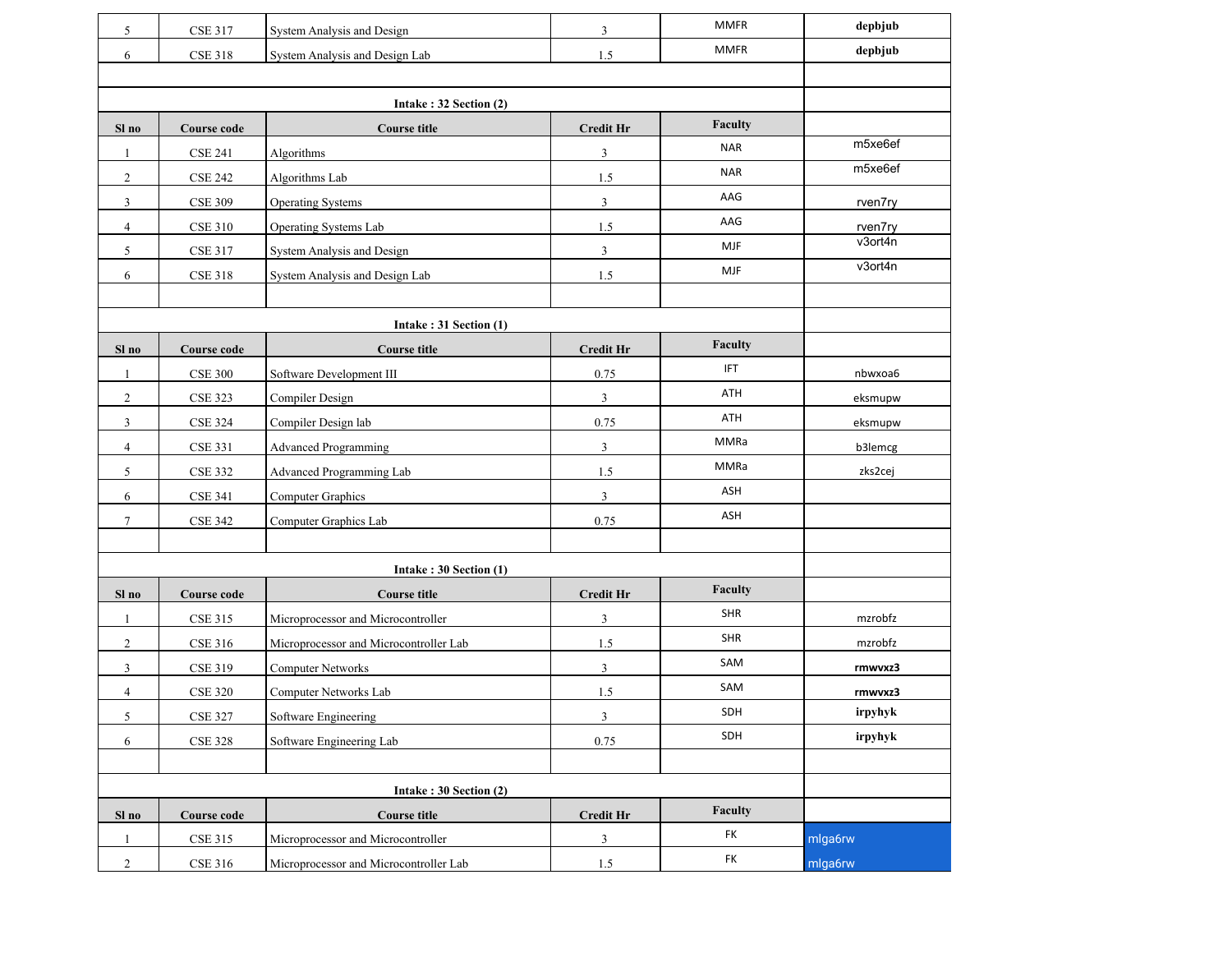| 3              | <b>CSE 319</b>     | <b>Computer Networks</b>                      | $\overline{3}$   | FAM                  | nkmhokr    |         |
|----------------|--------------------|-----------------------------------------------|------------------|----------------------|------------|---------|
| $\overline{4}$ | <b>CSE 320</b>     | Computer Networks Lab                         | 1.5              | FAM                  | nkmhokr    |         |
| 5              | <b>CSE 327</b>     | Software Engineering                          | 3                | SWL                  | wi657jj    |         |
| 6              | <b>CSE 328</b>     | Software Engineering Lab                      | 0.75             | SWL                  | $wi657$ jj |         |
|                |                    |                                               |                  |                      |            |         |
|                |                    |                                               |                  |                      |            |         |
| Sl no          | Course code        | <b>Course title</b>                           | <b>Credit Hr</b> | Faculty              |            |         |
| -1             | <b>CSE 400</b>     | Software Development IV                       | 0.75             | <b>MMAR</b>          | bwatpix    |         |
| $\overline{2}$ | <b>CSE 417</b>     | Distributed Database Management Systems       | 3                | MSZ                  | x5bn25m    |         |
| 3              | <b>CSE 418</b>     | Distributed Database Management Systems Lab   | 1.5              | <b>MSZ</b>           | x5bn25m    |         |
| 3              | <b>CSE 351</b>     | Artificial Intelligence and Expert System     | 3                | <b>SUA</b>           | Ihtycgd    |         |
| $\overline{4}$ | <b>CSE 352</b>     | Artificial Intelligence and Expert System Lab | 1.5              | <b>SUA</b>           | ntwjoko    |         |
| 6              | <b>CSE 425</b>     | Microcontroller and Embedded System           | 3                | <b>TAB</b>           | 3jff6j2    |         |
| 7              | <b>CSE 426</b>     | Microcontroller and Embedded System Lab       | 1.5              | TAB                  | mnghzzf    |         |
| 8              | <b>CSE 498</b>     | Thesis/Project                                | $\overline{2}$   |                      |            |         |
|                |                    |                                               |                  |                      |            |         |
|                |                    | Intake: $28$ Section (1)                      |                  |                      |            |         |
|                |                    |                                               |                  |                      |            |         |
| Sl no          | <b>Course code</b> | <b>Course title</b>                           | <b>Credit Hr</b> | Faculty              |            |         |
| -1             | <b>CSE 413</b>     | Cyber Security and Digital Forensic           | 3                | Dr. Musa             |            |         |
| $\overline{2}$ | <b>CSE 414</b>     | Cyber Security and Digital Forensic Lab       | 1.5              | Dr. Musa             |            |         |
| 3              | <b>CSE 457</b>     | Web Database programming                      | 3                | MDI                  | teebpfq    |         |
| 4              | <b>CSE 458</b>     | Web Database programming lab                  | 1.5              | MDI                  | teebpfq    |         |
| 5              | <b>CSE 453</b>     | Software Testing and Quality Assurance        | $\mathfrak{Z}$   | <b>MRA</b>           |            |         |
| 6              | <b>CSE 407</b>     | Project Management and Professional Ethics    | $\overline{c}$   | $\rm{SF}$            | zzpln5a    |         |
| 7              | <b>CSE 498</b>     | Thesis/Project (Continue)                     | $\mathbf{1}$     |                      |            |         |
|                |                    |                                               |                  |                      |            |         |
|                |                    | Intake: $28$ Section $(2)$                    |                  |                      |            |         |
|                |                    |                                               |                  |                      |            |         |
| Sl no          | Course code        | <b>Course title</b>                           | <b>Credit Hr</b> | Faculty              |            |         |
| 1              | <b>CSE 413</b>     | Cyber Security and Digital Forensic           | 3                | merge with section 1 |            |         |
|                |                    |                                               |                  | merge with section 1 |            |         |
| $\overline{c}$ | <b>CSE 414</b>     | Cyber Security and Digital Forensic Lab       | 1.5              |                      |            |         |
| 3              | <b>CSE 439</b>     | Wireless Networking                           | $\overline{3}$   | ABS                  | gpjottv    |         |
| $\overline{4}$ | <b>CSE 440</b>     | Wireless Networking Lab                       | $1.5\,$          | ABS                  | gpjottv    | gpjottv |